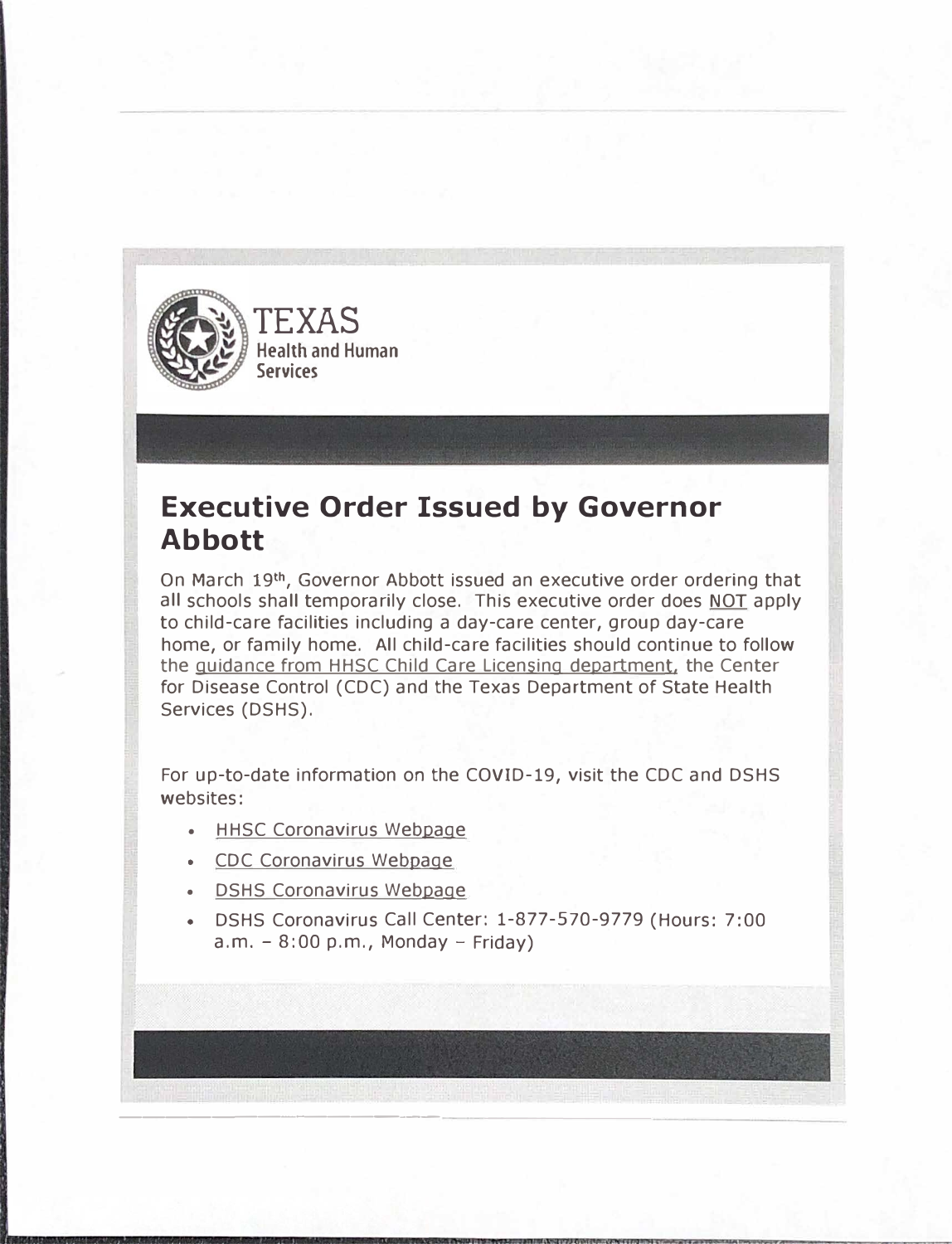

## **COVID-19 Guidance to Child Care Providers**

Based on state law, federal guidance, and Governor Abbott's disaster declaration, the Texas Health and Human Services Commission (HHSC) is updating requirements for day care operations to assist them in protecting children in their care from COVID-19.

HHSC Child Care Licensing (CCL) urges all current providers to immediately implement the following guidance, which is consistent with the new requirements:

- Prohibit any person except the following from accessing an operation: operation staff; persons with legal authority to enter, including law enforcement officers, HHSC Child Care Licensing staff, and Department of Family and Protective Services staff; professionals providing services to children; children enrolled at the operation; and parents who have children enrolled and present at the operation.
- Before allowing entry into the operation, screen all of the individuals listed above, including taking the temperature of each person upon arrival at the operation each day, and deny entry to any person who meets any of the following criteria: